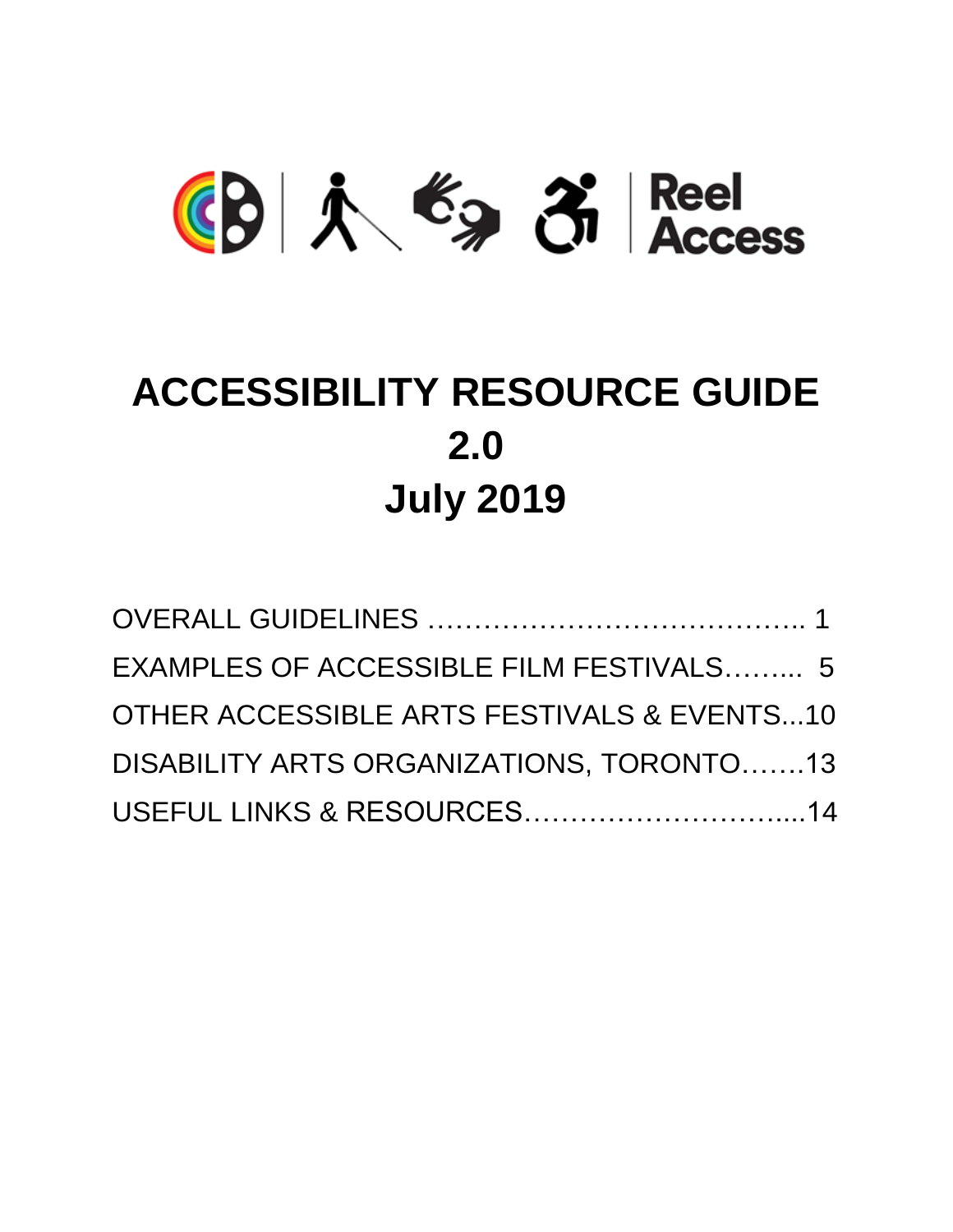

#### **OVERALL GUIDELINES**

Compiled from local and international arts festivals (listed below)

- 1. Consult groups and organizations working with people with disabilities on festival accessibility initiatives and programming (see lists below).
- 2. Have staff members, programming team members and volunteers with lived experience.
- 3. Provide relaxed and sensory friendly screenings.
- 4. Use wheelchair/mobility device accessible venues for screenings, events, parties, restaurants, etc.
- 5. Provide accessible parking spaces and/or information on accessible parking spaces nearby.
- 6. Open captions
	- a. Request open captions from distributors for programmers and/or audience members who are Deaf or hard-of-hearing;
	- b. Apply for grants for funding of open captions;
	- c. Use an open caption service: Cinesend [\(https://cinesend.com/\)](https://cinesend.com/); or Rev.com [\(https://rev.com\)](https://rev.com/)
	- d. A less ideal, more expensive alternative is closed captioning services which can be provided to the individual through the use of CaptiView

[\(https://www.dolby.com/us/en/professional/cinema/products/captivie](https://www.dolby.com/us/en/professional/cinema/products/captiview.html) [w.html\)](https://www.dolby.com/us/en/professional/cinema/products/captiview.html).

- 7. Audio Description
	- a. Request audio description from distributors for programmers and /or audience members with vision loss;
	- b. Apply for grants for funding of audio description;
	- c. Learn how to provide audio description yourself in-house;
	- d. Make sure venues have functional audio description system.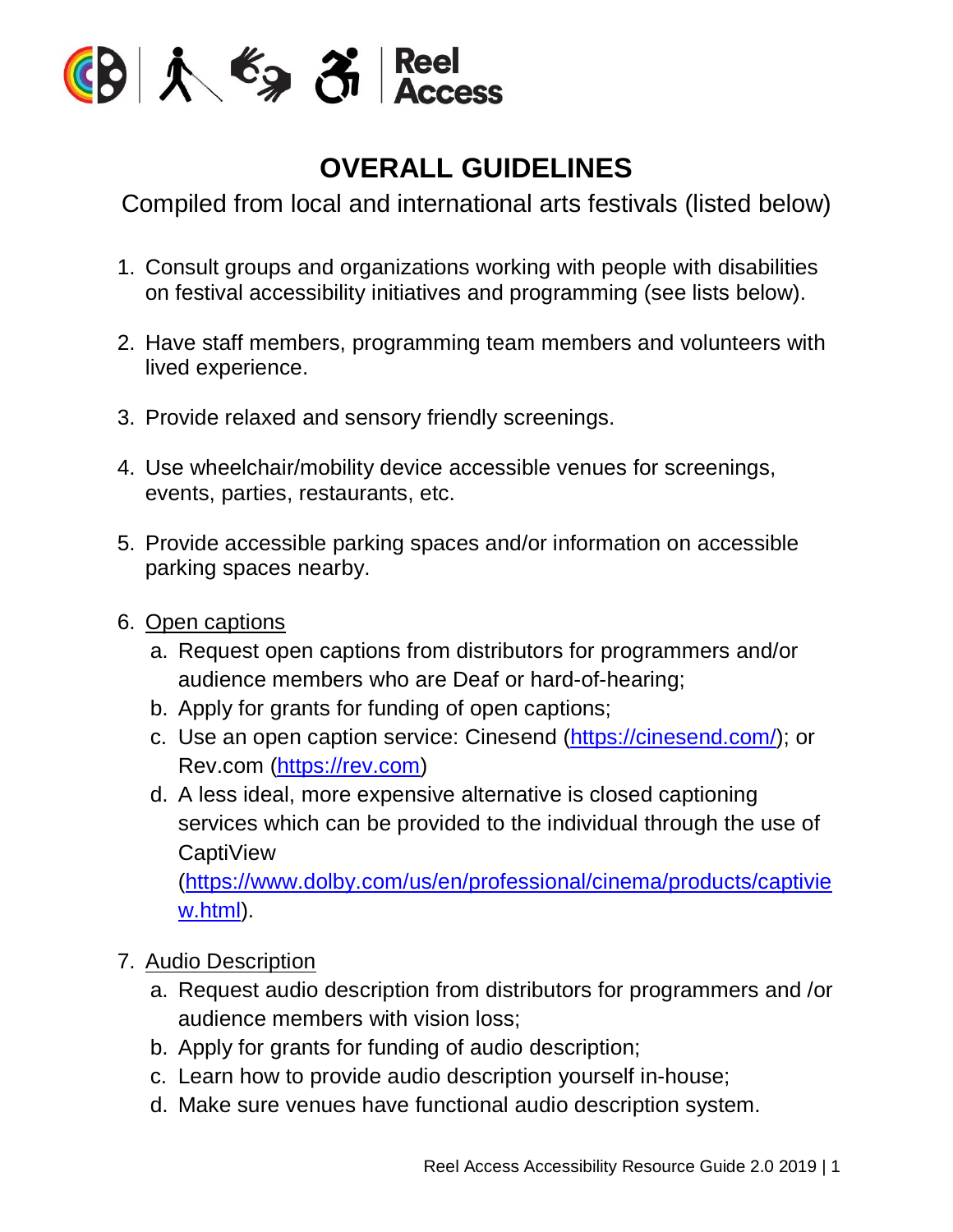

#### 8. Hearing assistive devices

a. Make sure that the venue has hearing assistive devices on site, ready for use, and that the venue staff is trained to use them.

#### 9. Financial Accessibility

- a. Provide community tickets (complimentary tickets distributed to local groups for people facing financial barriers to attend the festival);
- b. Accessible Ticketing (discounted rates for individuals on fixed income, students, seniors, etc., and/or PWYC option);
- c. Provide funding to support accessible travel and cover other costs related to disability.

#### 10. Scent Sensitivity

a. Establish a scent-free policy for people with scent sensitivities and allergies.

#### 11. Accessibility Requests

- a. With all ticket or registration processes, provide a field for accessibility requests and contact information to request further accessibility information.
- b. Create a special access form (e.g. [Greenbelt](https://docs.google.com/forms/d/e/1FAIpQLSfKdsAc2Q9c8X8XNpnEzSa04wdVapZPUjCrCA0_wGt5QrRWQg/viewform?c=0&w=1) Access Bookings [Form\)](https://docs.google.com/forms/d/e/1FAIpQLSfKdsAc2Q9c8X8XNpnEzSa04wdVapZPUjCrCA0_wGt5QrRWQg/viewform?c=0&w=1) so people with disabilities can make special requests and pre-book access devices, parking spaces, etc.
- c. Create the position of Accessibility Advisor within your organization and ensure that your accessibility policy is prominent (and accessible!) in your publicity materials.

#### 12. Surveys

- a. Include accessibility related questions in surveys;
- b. Make surveys accessible (e.g. large font, plain language, contrasting colours, etc.)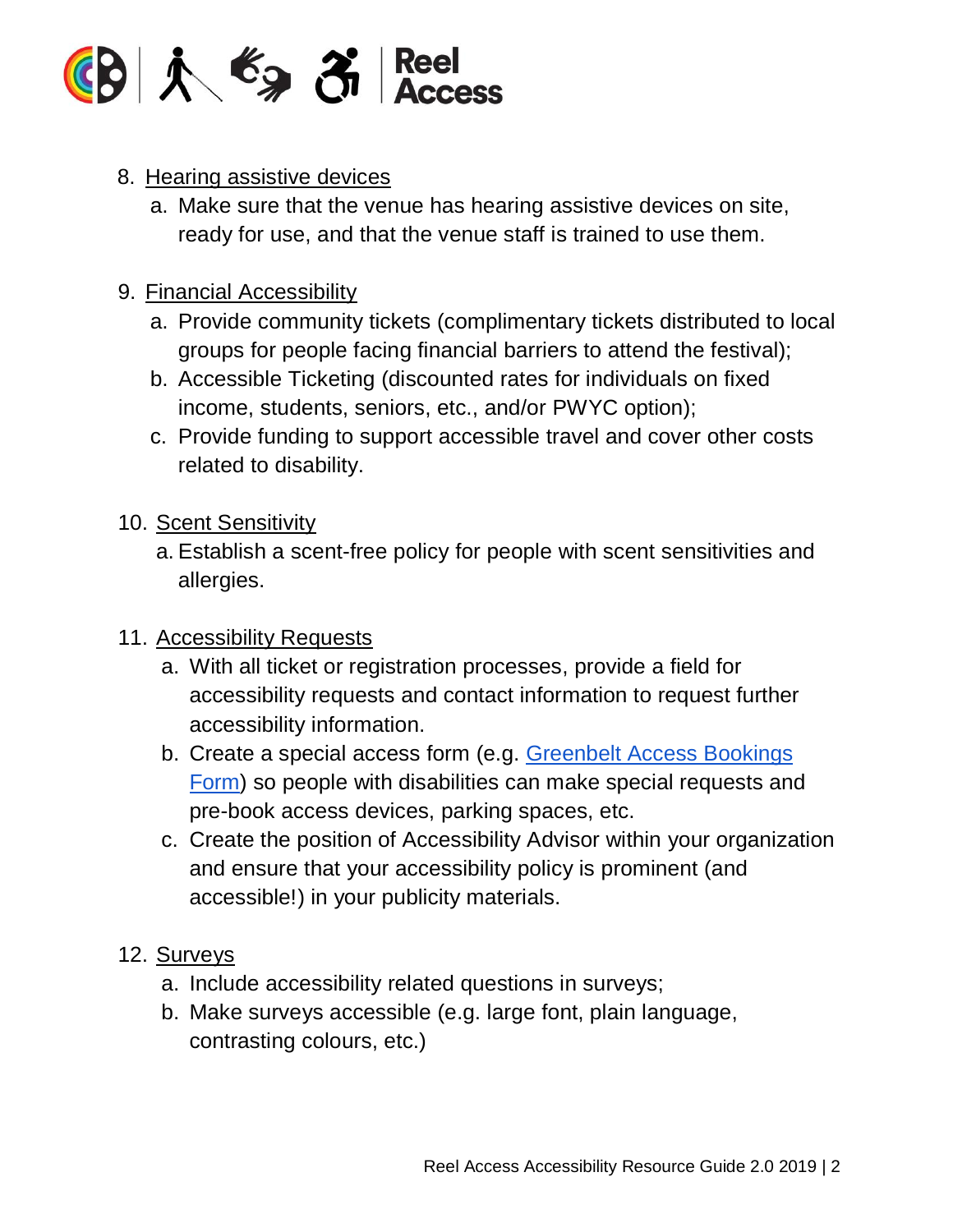

#### 13. Access Team

- a. Provide trauma-informed and disability awareness training for all festival staff members and volunteers;
- b. Ensure that festival/venue staff and volunteers are trained to assist and accommodate people with disabilities on-site;
- c. Offer to meet blind and low-vision people at the nearest public transport to provide a guide to the venue.

#### 14. Venue Access

- a. Provide alternatives to guests who are unable to wait in the standard queue due to visible and nonvisible disabilities (e.g. early entrance to the cinema, an alternative place to wait, etc.)
- b. Promote awareness about this option so able-bodied attendees are understanding.

#### 15. Communications

- a. Indicate all accessibility features (e.g. open captions, subtitles, ASL, wheelchair access, etc.) in all print materials and online;
- b. Use plain language or *Easy English* (communicating in a very clear and easy-to-understand way using a combination of simple words and images) in festival materials;
- c. Provide information in alternate formats upon request (e.g. electronic Word or PDF documents, Braille versions, etc.).
- d. Let people know that they can make such requests;
- e. Provide printed and digital copies of text-only program book;
- f. Provide phone numbers and directions for nearby hospitals, clinics, and veterinarians (for service animals);
- g. Provide an audio version of the program book and/or prepare staff and volunteers to read parts of the program to those who request it.
- 16. Accessible Signage
	- a. Provide clear, visible and thorough signage on-site (e.g. Quiet areas, accessible washrooms, alternative seating areas, etc.)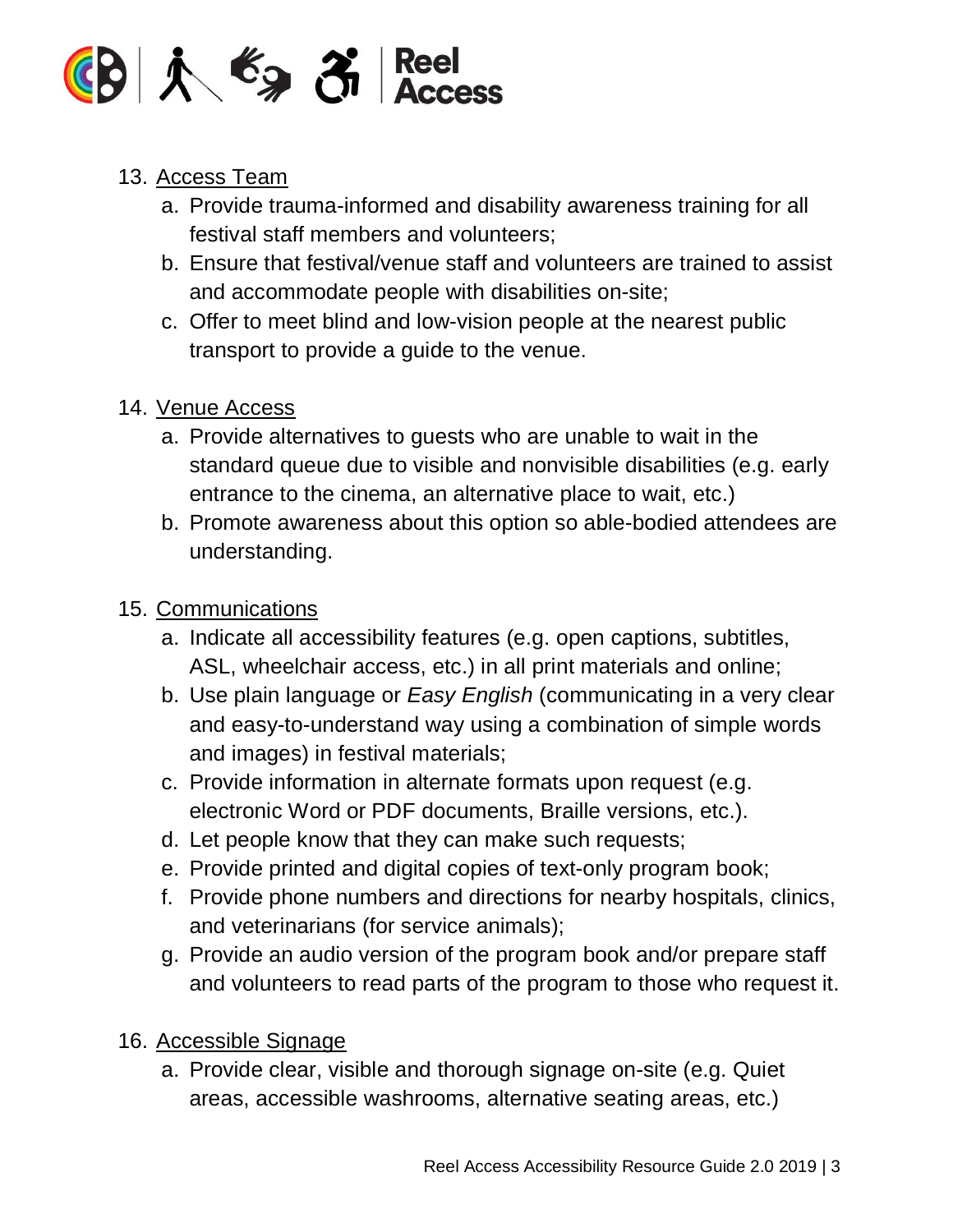

#### 17. Service Animals

- a. Allow service animals full access to venues, events, etc.
- b. Provide relief areas for service animals nearby or on-site.

#### 18. Seek Funding Support

Possible sources include:

- a. The Government of Ontario;
- b. The Catherine & Maxwell Meighen Foundation;
- c. J.P. Bickell Foundation.

#### 19. **Family/Parent Inclusion** (if applicable)

- a. Create a breastfeeding friendly environment;
- b. Provide accessible baby changing facilities;
- c. Host daycare facilities;
- d. Provide childcare subsidies.

#### 20. Gender Inclusivity

- a. Provide gender inclusive training for staff and volunteers;
- b. Create and enforce a gender-inclusive washroom policy for all venues and events.

#### 21. Marketing

- a. Ensure marketing and publicity materials (catalogue, website, brochures, e-newsletters) are provided in accessible formats;
- b. Include the (dis)abilities/Deaf/mad-identifying community in outreach and promotion;
- c. Provide Vlogs with open captions or ASL interpretation;
- d. Provide transcripts for podcasts;
- e. Partner with local organizations that serve people with disabilities (see lists below);
- f. Provide sufficient advance notice to community/s (e.g. up to six (6) months prior to the actual event) even if programming is not final.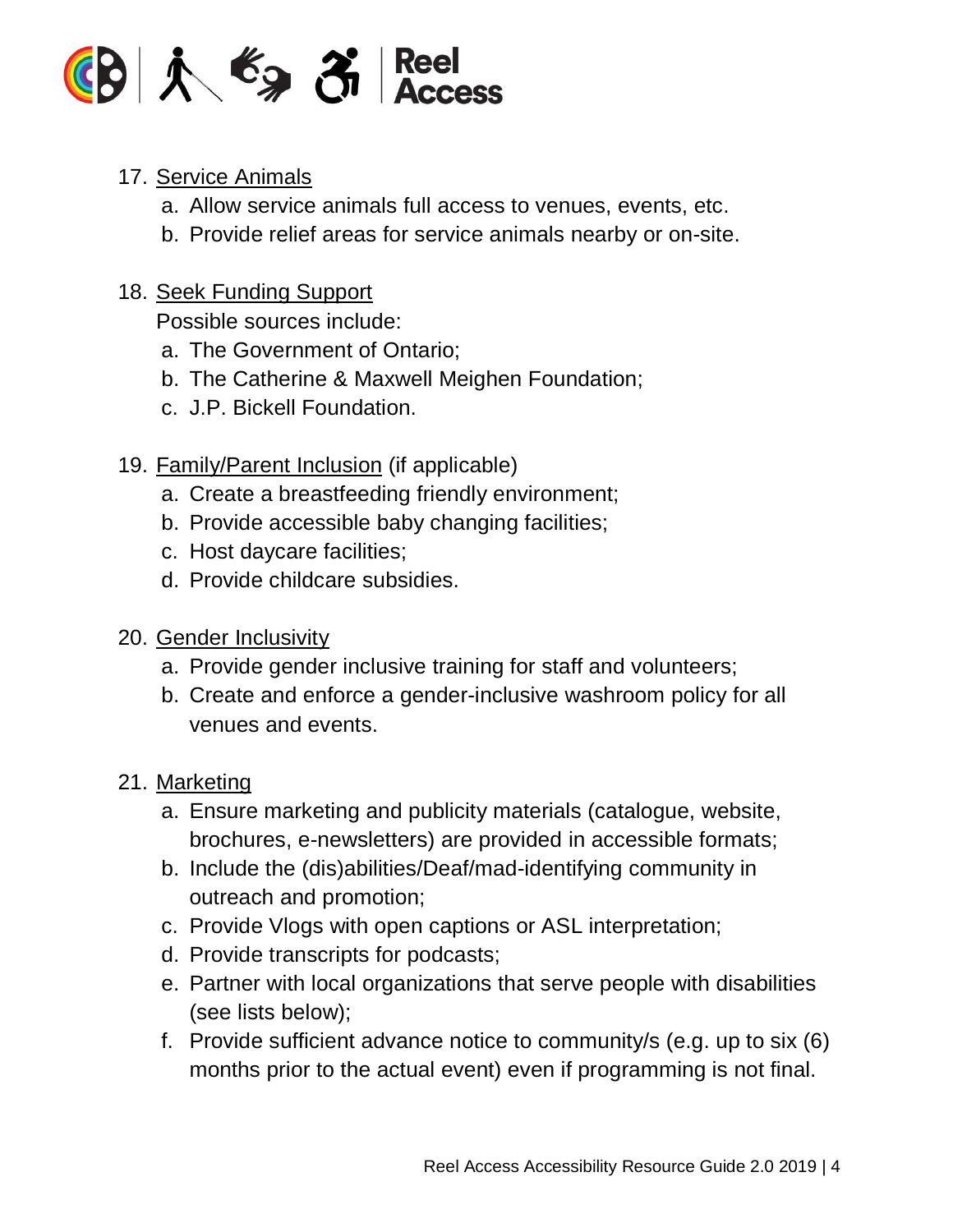

#### **EXAMPLES OF ACCESSIBLE FILM FESTIVALS**

#### DISABILITY-LED FILM FESTIVALS

Ankara [Accessible](http://www.engelsizfestival.com/en/36147/WHAT-DOES-AFF-DO) Film Festival (Turkey)

- Audio description, sign language and detailed subtitles for selected screenings
- Post-screening Q&As are translated into Turkish Sign Language
- Venues are accessible for individuals with physical disabilities
- Special screenings for the individuals on the autism spectrum in a half-dark venue, with low voice. No trailers or commercials are screened before the film. Audience can bring food and drinks and are able to move around the cinema
- Hosts accessible screenings in other cities in Turkey
- All programmed films are collected in the Accessible Film Library, which aims to be an accessible film archive

SuperFest (San Francisco, USA)

- Open/closed audio [description](http://www.superfestfilm.com/audiodescription) with open captions and ASL interpretation for all live dialogue
- Audience-integrated wheelchair seating
- Close-up seating for people with low vision
- Seating for people who are Deaf or hard of hearing in close proximity to an ASL interpreter and captioning
- A chemical free / scent free area set back from rest of audience (the venue uses no chemicals to clean the facilities and stocks the restrooms with unscented soap)
- A quiet space
- Gender neutral restrooms
- Easy access to public transportation including BART and MUNI
- Ramp access to stage
- Separate screening room without audio description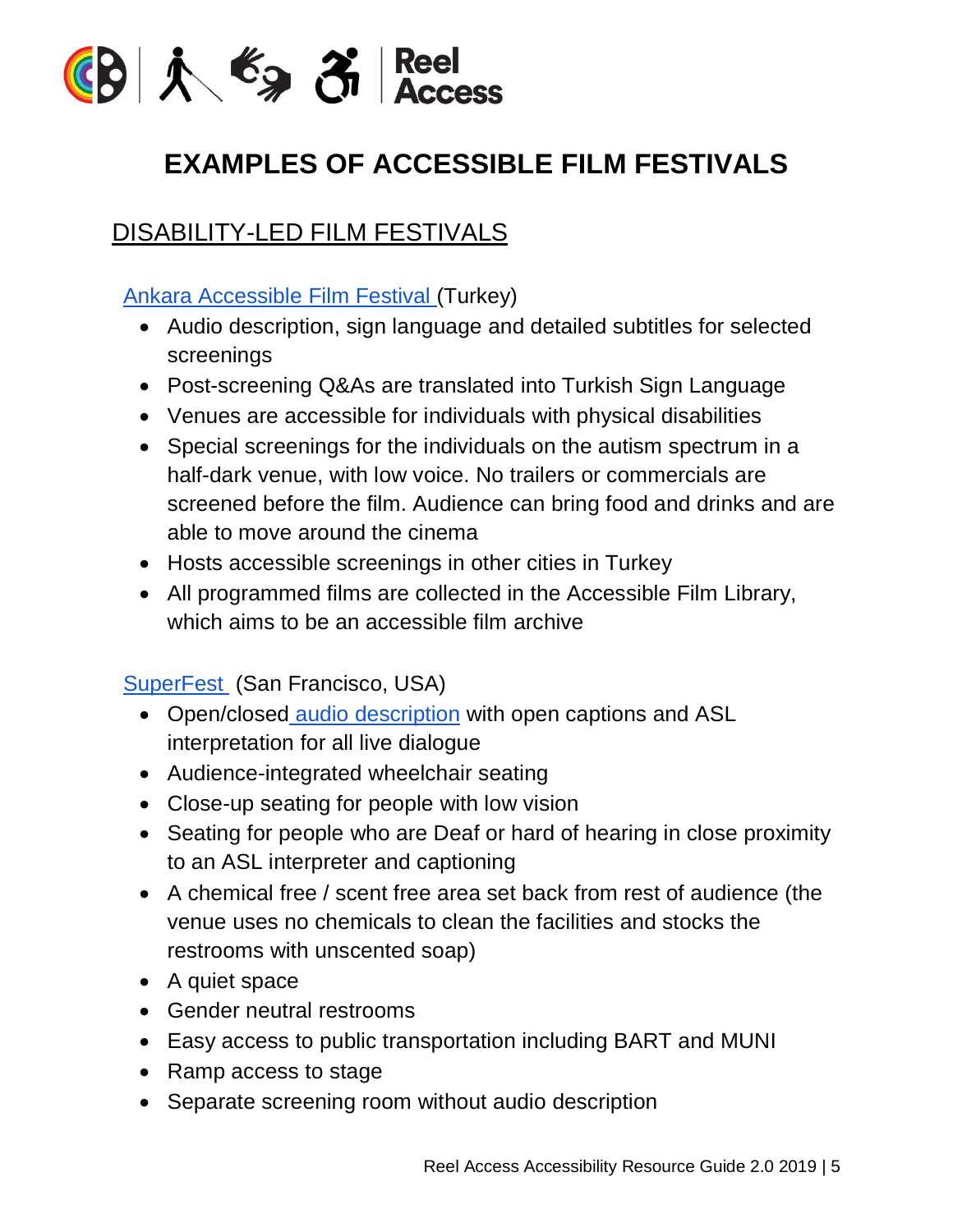

#### [Together!](http://www.together2012.org.uk/about/access/) Disability Film Festival (London, UK)

- Access fund available to support travel and other costs
- A hearing-aid loop available on request
- BSL interpretation at all performances, together with **[Palantype](https://en.oxforddictionaries.com/definition/palantype)** subtitles where possible. Endeavours to source volunteer interpreters for Deaf people wishing to take part in Club activities.
- With notice, will meet blind and visually impaired people from the nearest public transport and provide a guide to the venue.
- Provide live audio-description on demand.
- Welcomes enquiries from people with disabilities who have particular individual needs and strives to meet these.

#### OTHER EXAMPLES

[Look](https://www.lookandroll.ch/en/) and Roll [Klappe](http://www.klappeauf.at/en/) Auf! Oska [Bright](https://oskabright.org/) Films Picture This: [International](https://www.ptff.org/) Disability Film Festival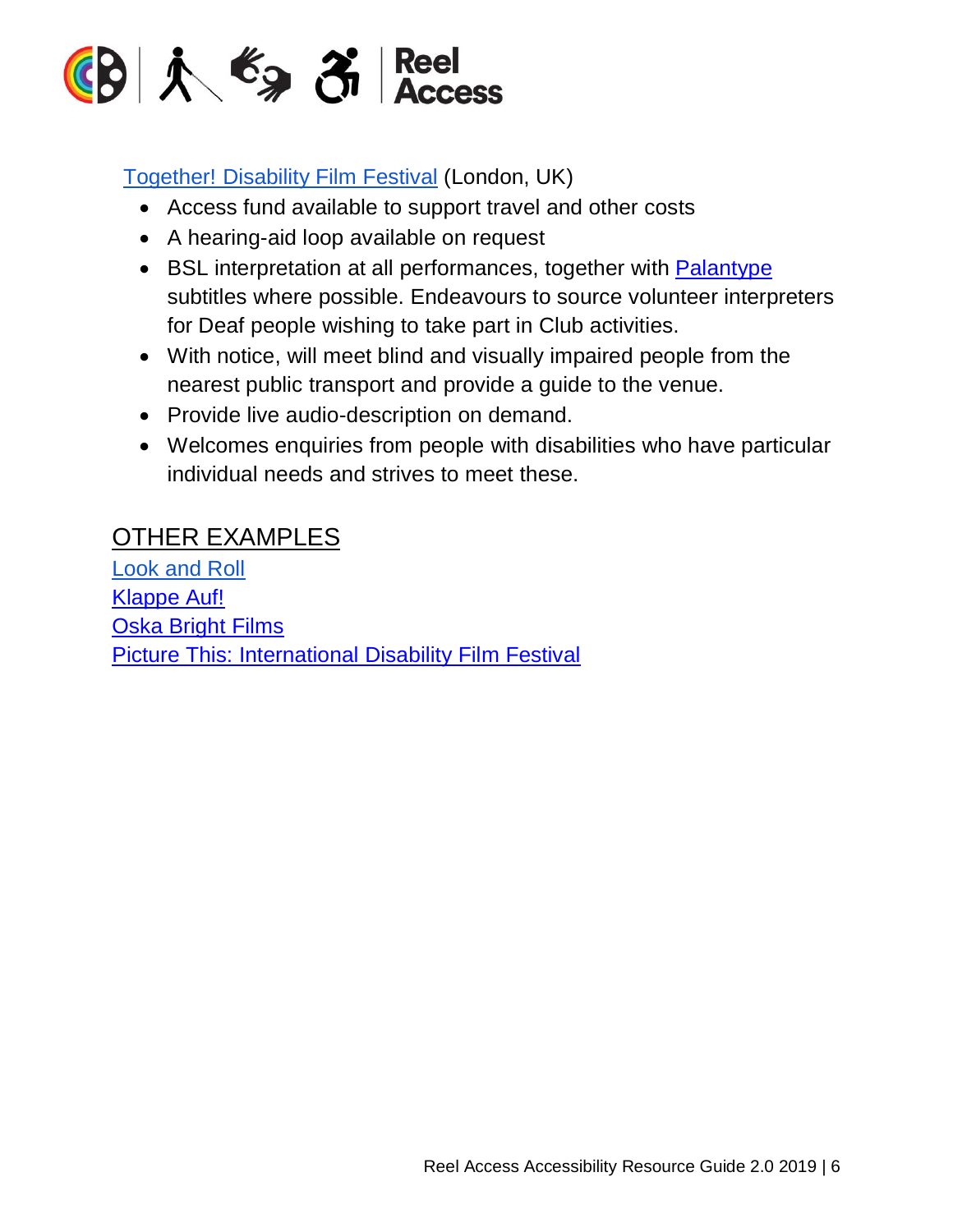

#### ACCESSIBLE AND INCLUSIVE FILM FESTIVALS (DOMESTIC)

#### Reel Abilities Film [Festival](https://reelabilities.org/toronto/)

- A showcase of Canadian and International shorts, features, and documentaries about Deaf and disability cultures and by filmmakers and actors with disabilities and/or who are Deaf.
- Produced the Reel Access: A Guide to [Accessible](http://reelabilities.org/toronto/wp-content/uploads/sites/27/2018/04/ReelAccess_Handbook_PRINT_PRESSF.pdf) Film Festivals and **[Screenings](http://reelabilities.org/toronto/wp-content/uploads/sites/27/2018/04/ReelAccess_Handbook_PRINT_PRESSF.pdf)**
- Established the CBC-ReelAbilities Breaking Barriers Film Fund
- Delivers ReelEducation program that brings films and lessons about equity and inclusion into classrooms across the province, in 28 schoolboards.

#### Human Rights Film [Festival](https://www.hrff.ca/accessibility/) (presented by JAYU)

- All feature films & shorts have either open captions or are fully subtitled
- ASL interpretation for every Q&A and performance
- Fully accessible venue
- Held space with an active listener on-site
- Relaxed screening (dim lights, slightly lower sound, audience members are free to come and go)

[Rendezvous](https://workmanarts.com/rendezvouswithmadness/rwm2018/rwm2018-accessibility/) with Madness Festival (presented by Workman Arts)

- Held space with active listeners at every screening and performance
- Physical access at selected locations
- Service animal friendly
- Personal support workers available
- Relaxed performances
- ASL Interpreted programs
- Open captioning for selected programs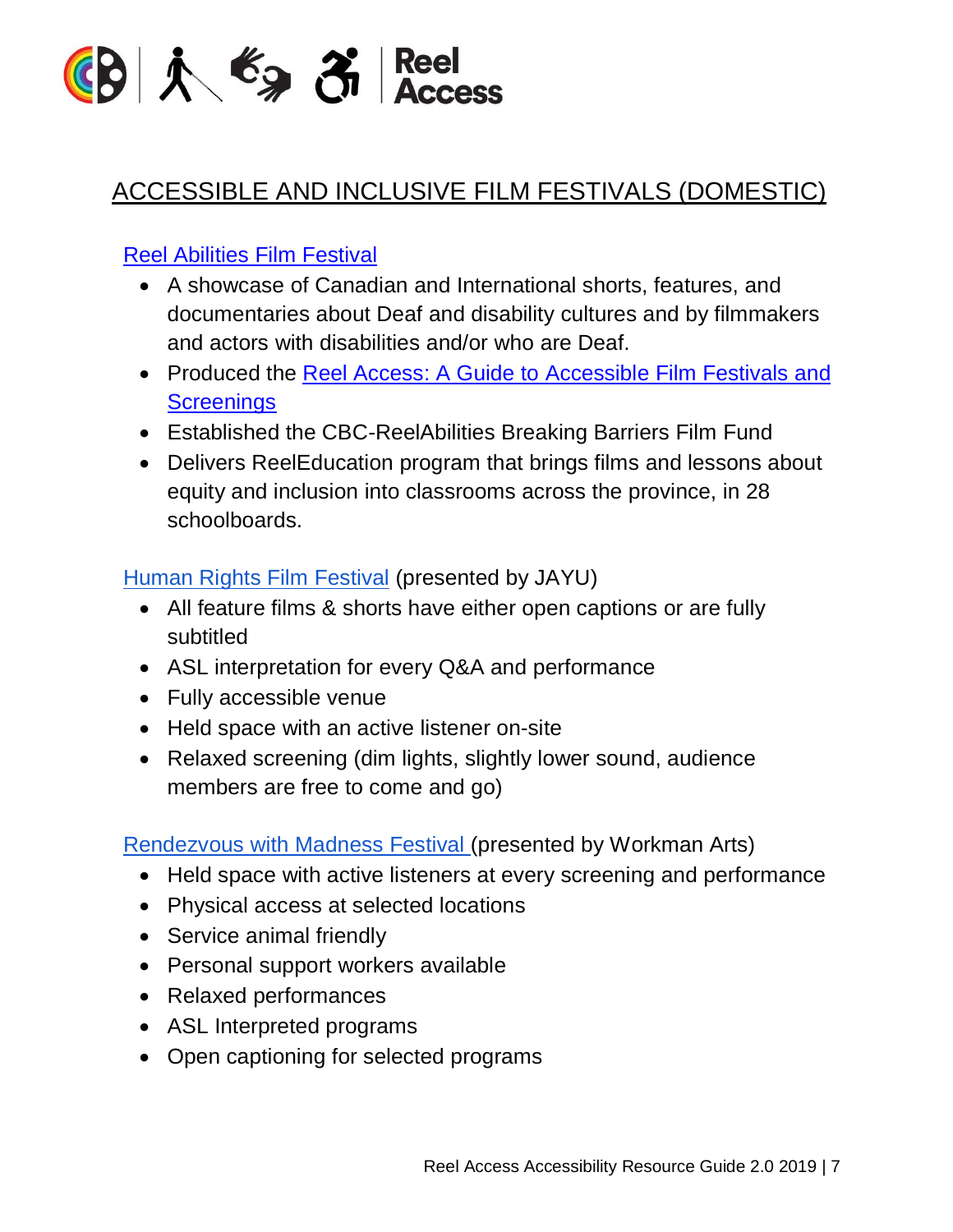

#### [Vancouver](https://queerfilmfestival.ca/venues-accessibility/) Queer Film Festival (Vancouver)

- Discounted tickets for students, seniors and underemployed patrons
- Physically accessible washrooms and gender-destabilizing signs on washroom doors at all venues
- Accessibility volunteers
- Courtesy ticketing
- Community ticketing (over 500 complimentary tickets and memberships to community groups for individuals who face financial and other barriers to attending the Festival)
- Free companion seating
- ASL interpretation for select programs
- Childcare subsidies (Parents or guardians can receive \$10 per screening at the venue to assist with childcare costs; Generously supported by The Law Offices of barbara findlay Q.C.)
- Scent sensitive policy
- Transit information

#### Hot [Docs](https://www.hotdocs.ca/u/accessibility) (Toronto)

- Open or Closed Captions provided on select screenings; equipment requests (Captiview) are facilitated at the venue box office, subject to availability.
- Audio Description for select screenings; equipment requests are facilitated at the venue box office, subject to availability.
- Open Captions, Closed Captions and Audio Description availability are indicated by symbols in the program guide and online.
- Hearing Assist Devices are available at Hot Docs Ted Rogers Cinema, Innis Town Hall, Scotiabank Theatre and TIFF Bell Lightbox; guests are encouraged to bring their own headphones. Equipment requests are facilitated at the venue box office, subject to availability.
- For patrons accompanied by an ASL interpreter and in need of light accommodation at a screening, reserved seating and discrete lighting will be made available in a designated area upon 72 hours advance notice. This accommodation is for films not fully subtitled or not offered with captioning.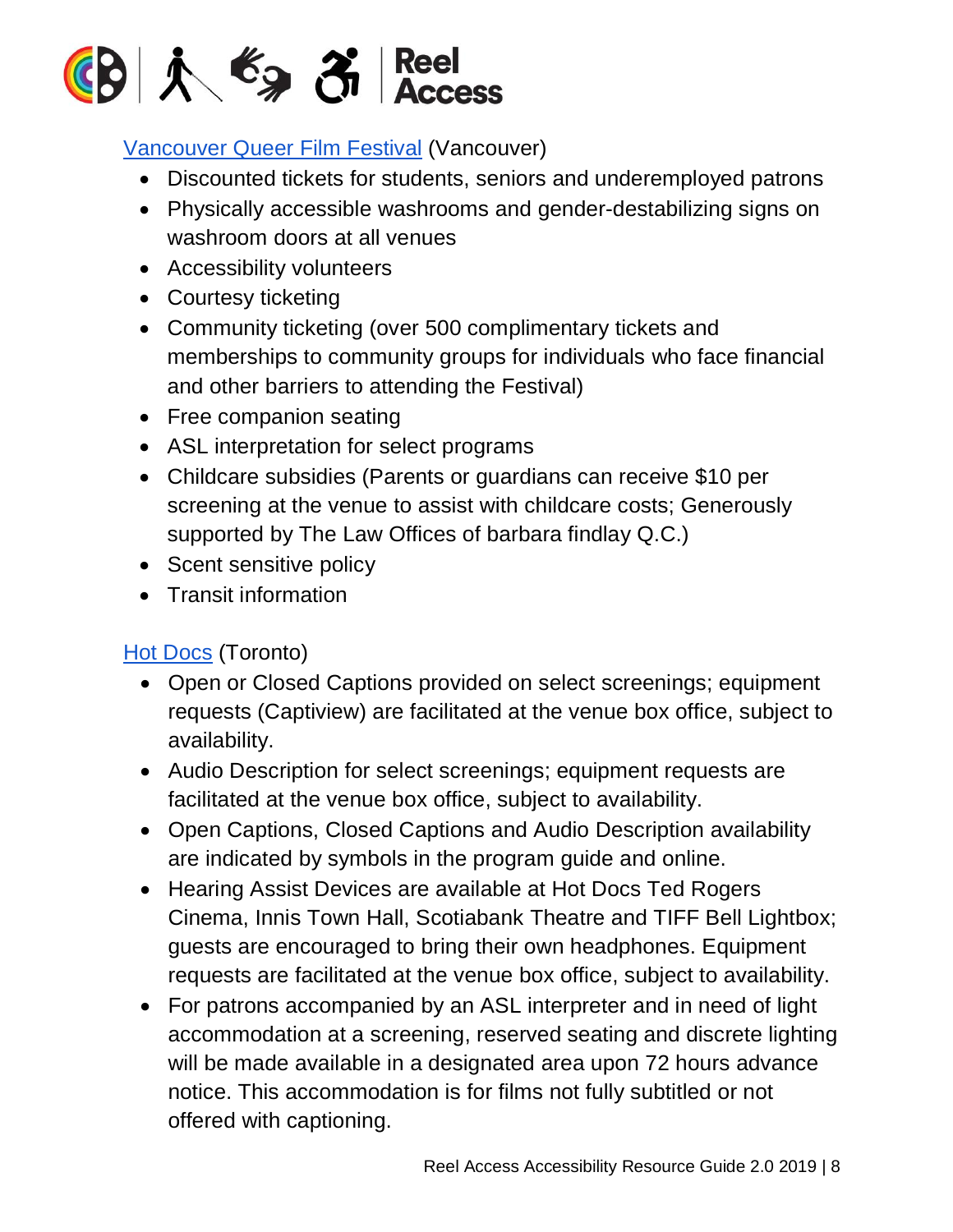

- Service animals are welcome in all areas of screening venues that are open to the public. Information on designated animal relief areas is provided on the Festival venues page.
- A personal support worker may accompany a patron free of charge to all Hot Docs Festival screenings and events.
- All patrons asked to be considerate of allergies/chemical sensitivities by avoiding perfume, cologne and other scented products.
- In the event of a planned or unexpected disruption to services for customers with disabilities, Hot Docs will notify customers promptly. This clearly posted notice will include information about the reason for the disruption, its anticipated length of time, and a description of alternative venues or services, if available. The notice will be placed at the venues, as well as on our Festival venues page.

#### ACCESSIBLE AND INCLUSIVE FILM FESTIVALS (INT'L)

[Sundance](http://www.sundance.org/festivals/sundance-film-festival/how-to-fest#accessibility) (Park City, Utah)

- All official festival venues are wheelchair accessible
- Assistive listening devices
- Audio description
- Closed Captioning
- Service Animals

#### South by [Southwest](https://www.sxsw.com/attend/accessibility/) (Austin, Texas)

- Accessibility Designated Badge & Companion Wristband
- Guests can request an accessible hotel room
- Service animals are welcome
- Accessible washroom facilities at outdoor events (e.g. port-o-potties)
- ASL Interpreters for Deaf presenters
- Selected films are closed captioned and subtitled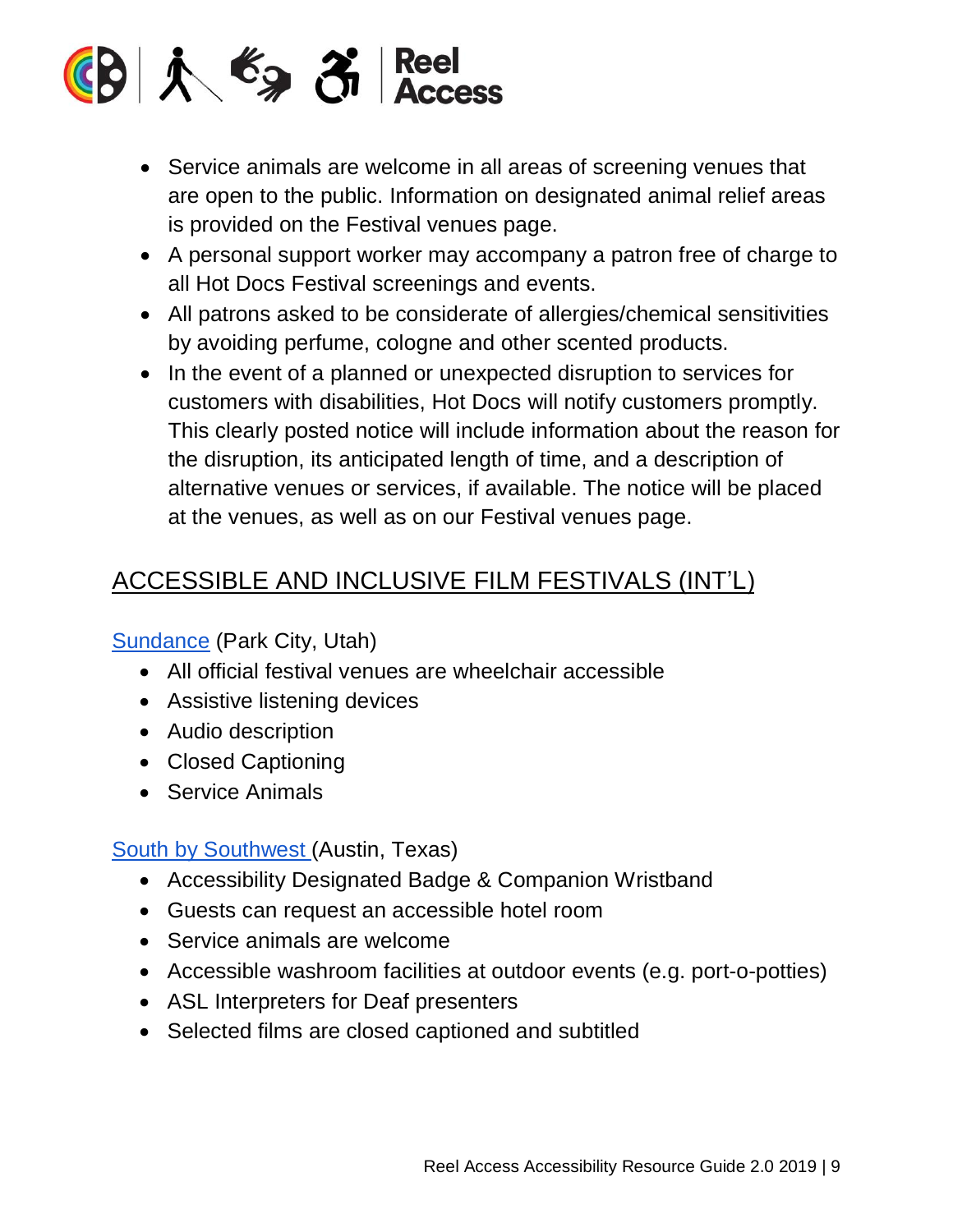

#### **OTHER ACCESSIBLE ARTS FESTIVALS & EVENTS**

PuSh [Festival](https://pushfestival.ca/festival-events/accessible-push/) (Performing Arts Festival, Vancouver, CA)

- VocalEye Live Described Audio
- Specially trained volunteers available to assist patrons who are blind or have low vision get to venues and attend shows. Sighted guides meet patrons at nearby public transit stops and guide them to and from the theatre upon request.
- Print materials:
	- i. Accessible Show Information Sheets
	- ii. Sighted Guides for shows with descriptions
- Vlogs with general information in ASL as well as info on events and performances that are accessible
- ASL interpretation at select performances and specific events (ASL interpretation can be requested for non-performance events)
- Captions or surtitles for select performances
- Contextual descriptions are provided in advance for visual performances that use little or no spoken language; paper copies are also provided at the box office.
- Training in basic ASL interpretation for accessibility volunteers
- Relaxed performances
- Complimentary tickets for support persons
- Accessibility venue audits
- Community ticketing (complimentary or reduced-price tickets provided to social services organizations and community groups for distribution to people who may experience barriers to attendance)
- Gender inclusivity
	- i. Gender inclusive training for volunteers
	- ii. Gender inclusive washroom policy for all Festival venues and events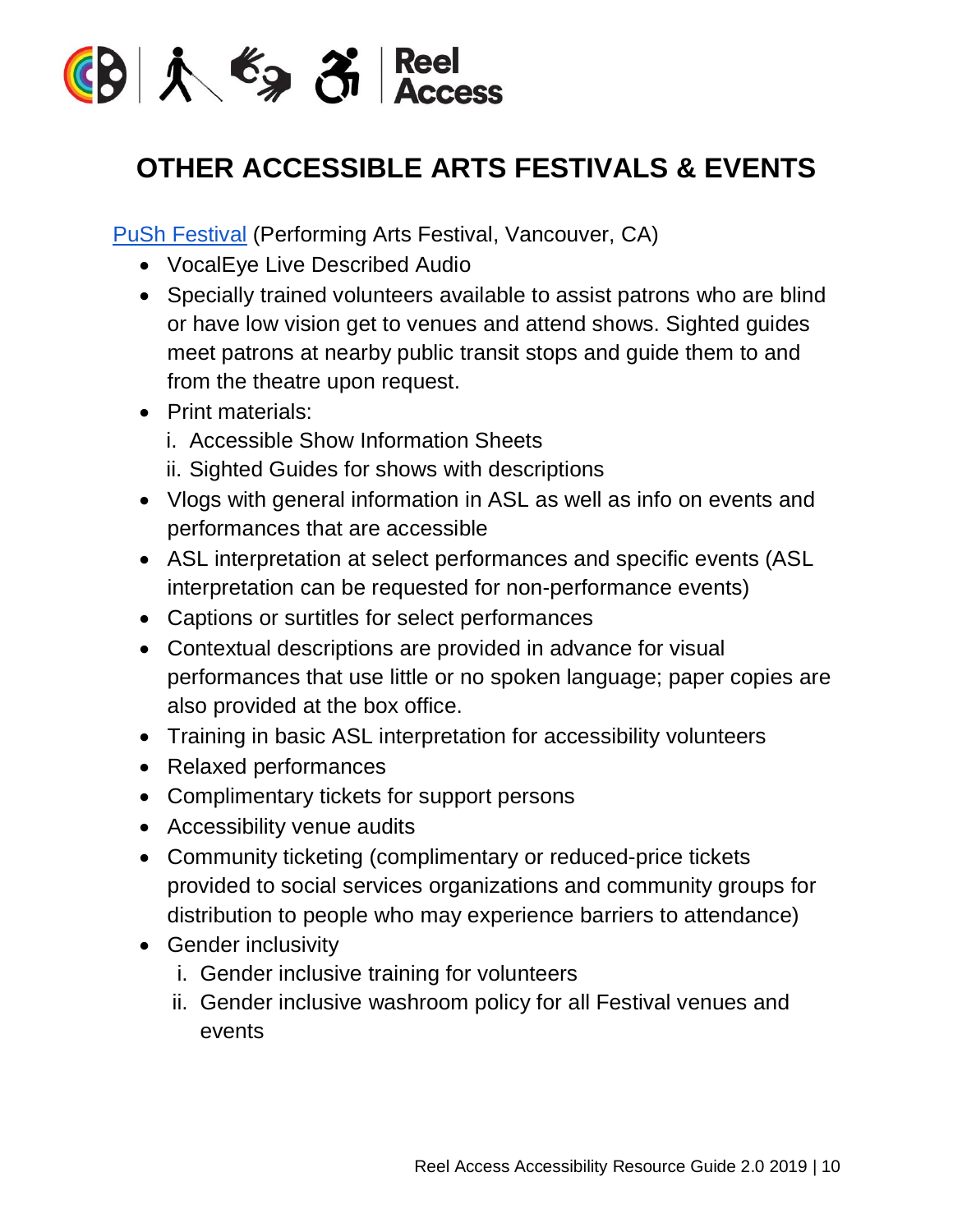

[Cripping](http://www.harbourfrontcentre.com/crippingthearts/accessibility/index.cfm) the Arts 2019 (Symposium, Conference & Performances, Toronto)

- Wheelchair accessible location
- Community (for persons on fixed income) and companion tickets
- Crip time (recognition that some people orient to time differently)
- Live captioning/transcription
- Visual recorder
- Audio Description
- ASL interpreters and Deaf interpreters
- Attendant care
- Access Team (a team that assists anyone with access needs and answers questions during the symposium)
- Alternative food options with people with food sensitivities
- Accessible and gender-neutral washrooms
- Relaxed room

Just So [Festival](https://www.justsofestival.org.uk/accessibility/) (Outdoor festival, UK)

- Alternative Format Information
- Virtual Tour
- Accessible Parking
- Free Personal Assistant Tickets
- Access team trained in equality and access awareness
- Information tent on-site; fitted with a hearing loop, for those using hearing aids
- Accessible washrooms
- Charging points for power wheelchair batteries and other access equipment
- Quiet Space
	- i. Autism Inclusive tent on-site (provides peer-based support for people with Autism Spectrum Conditions and their families)
	- ii. "Quiet Corner" labels
- Service Animals
	- i. Water bowls at several points on-site
	- ii. Accessible relieving areas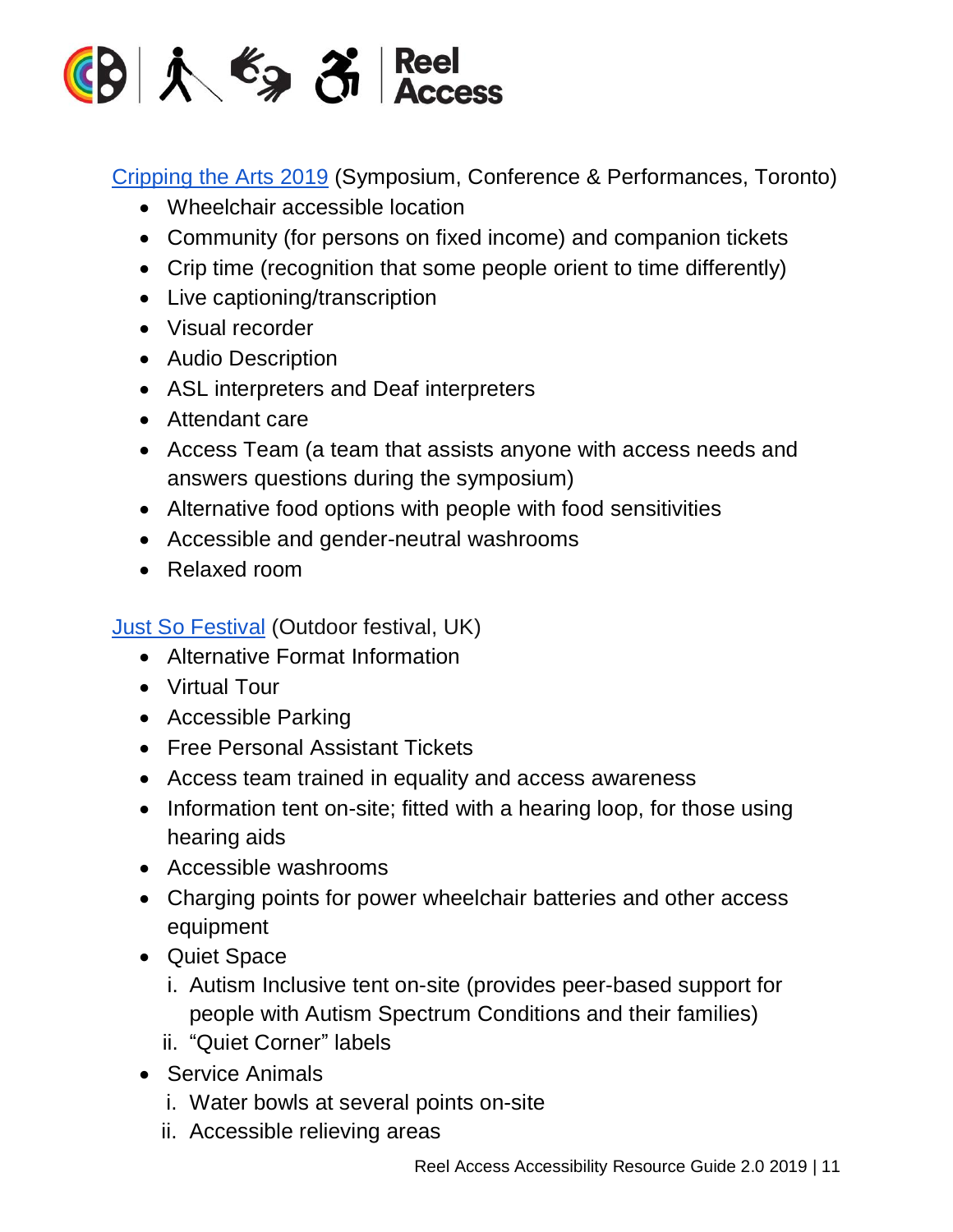

- Refrigeration points
- Provides festival site descriptions in advance
	- i. Where possible, will bring characters or performers to other areas to perform for patrons without access to performance area.

[Glastonbury](https://www.glastonburyfestivals.co.uk/information/deaf-and-disabled-info/) Festival (Performing Arts Festival, UK)

• Accessibility information: [https://cdn.glastonburyfestivals.co.uk/wp](https://cdn.glastonburyfestivals.co.uk/wp-content/uploads/2014/05/ACCESS-INFORMATION-PDF-2019.pdf)[content/uploads/2014/05/ACCESS-INFORMATION-PDF-2019.pdf](https://cdn.glastonburyfestivals.co.uk/wp-content/uploads/2014/05/ACCESS-INFORMATION-PDF-2019.pdf)

[Greenbelt](https://www.greenbelt.org.uk/info/access/) Festival (Festival of Arts, Faith and Justice, UK)

- Special access form to pre-book accessible camping site & accessible parking
- Free personal assistant tickets
- Access team
- Disability parking

Liberty [Festival](https://www.london.gov.uk/events/2017-07-15/liberty-festival) (Multidisciplinary Arts Festival, UK)

- Audio description headsets
- BSL interpretation, induction loops and speech-to-text services
- BSL and audio-described tours
- Rest area
- Mobility equipment
- Blue Badge temporary parking
- Free shuttle and bus service

[Anime](https://www.animenorth.com/live/index.php?option=com_content&view=article&id=764:access-policy&catid=42:convention-policies&Itemid=68) North (Anime Convention, Toronto)

Accessibility Info:

[https://www.animenorth.com/live/index.php?option=com\\_content&view=arti](https://www.animenorth.com/live/index.php?option=com_content&view=article&id=764:access-policy&catid=42:convention-policies&Itemid=68) [cle&id=764:access-policy&catid=42:convention-policies&Itemid=68](https://www.animenorth.com/live/index.php?option=com_content&view=article&id=764:access-policy&catid=42:convention-policies&Itemid=68)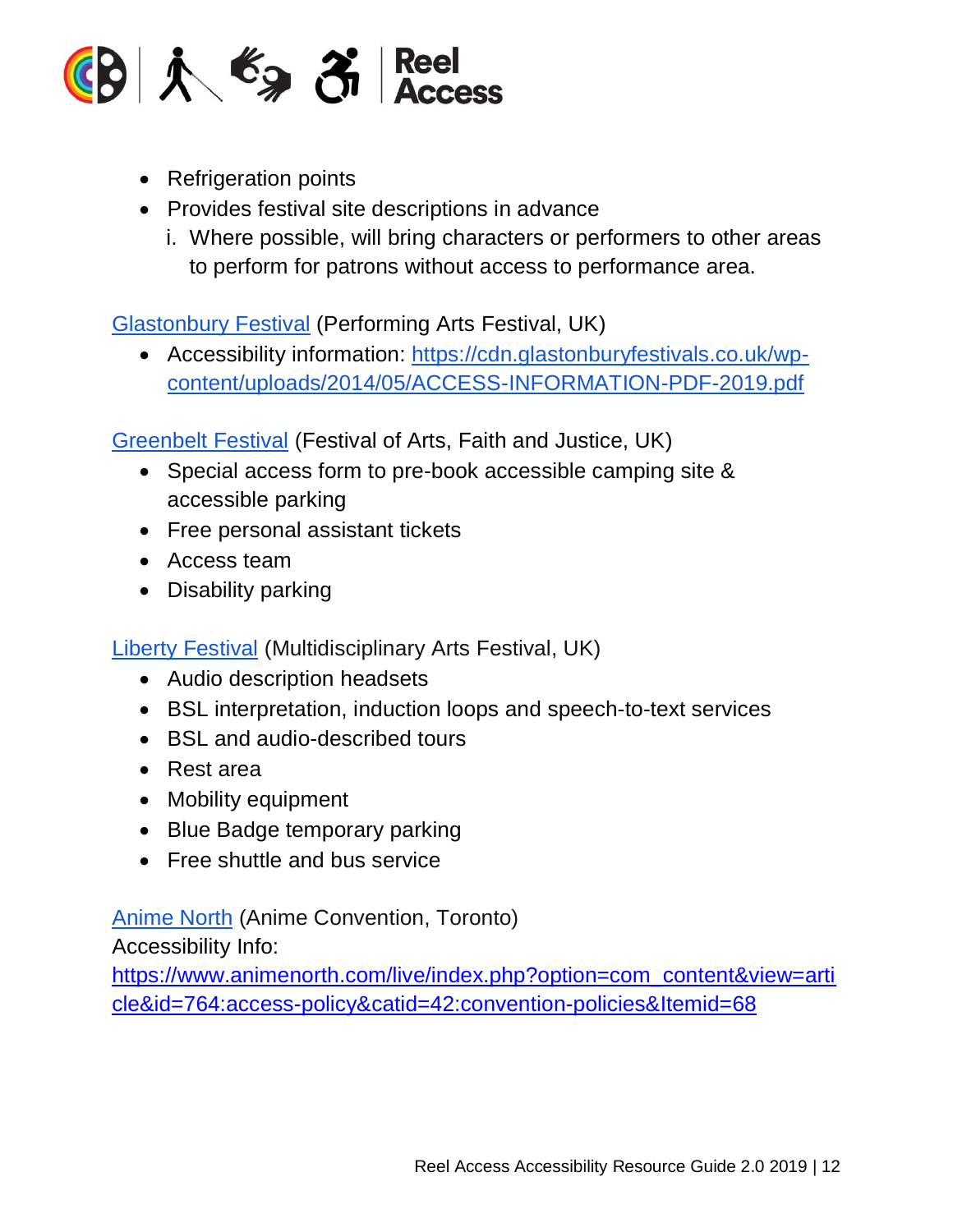

#### **DISABILITY ARTS ORGANIZATIONS, TORONTO**

- 1. Reel [Abilities](https://reelabilities.org/toronto/about/#about) Film Festival
- 2. [Creative](http://creativeusers.net/) Users Projects
- 3. Tangled Art + [Disability](http://tangledarts.org/)
- 4. [Workman](https://workmanarts.com/) Arts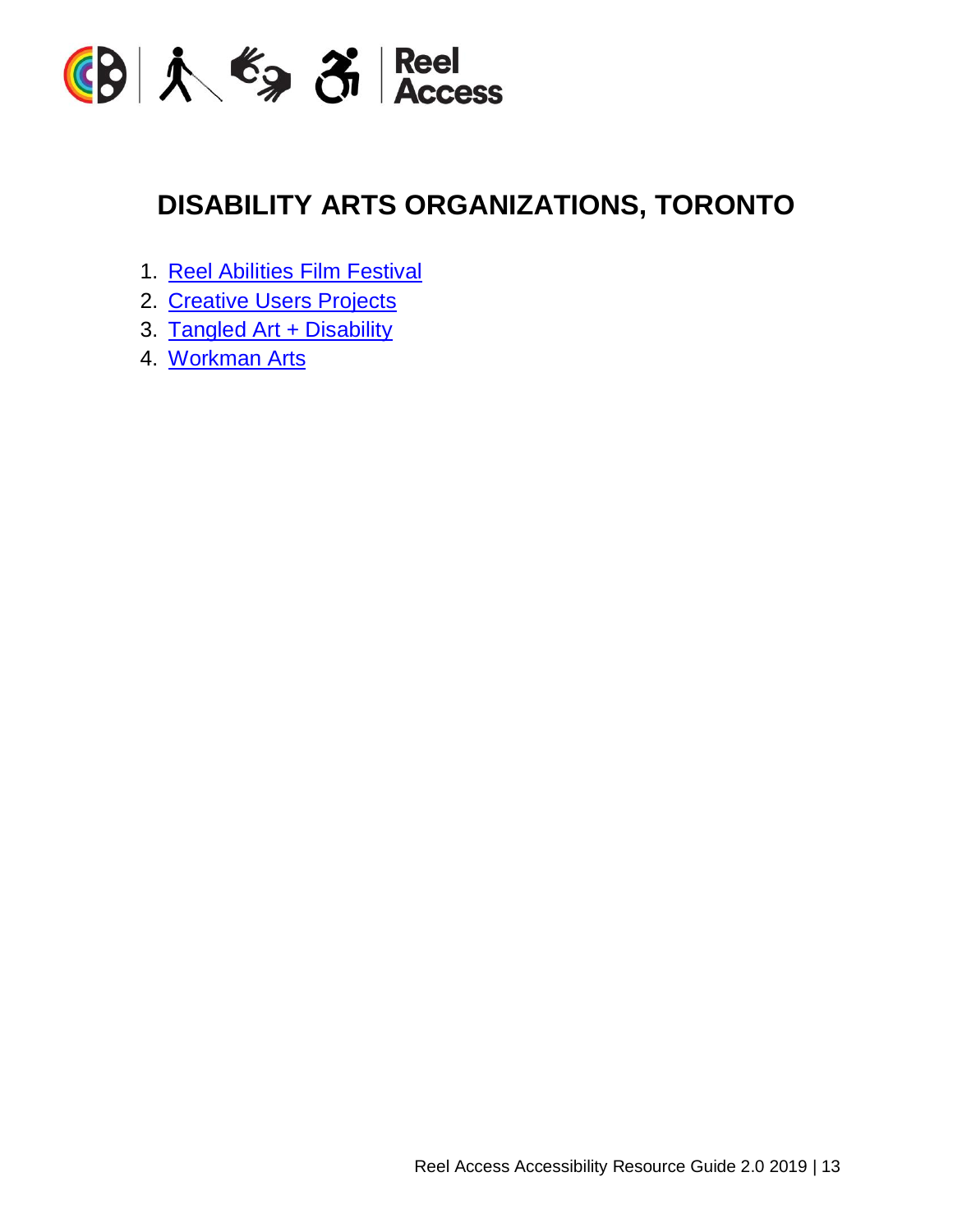

#### **USEFUL LINKS & RESOURCES**

**ASL Interpretation Services**

**Canadian Hearing Society Interpreting Services** [www.chs.ca/services/interpreting-services](https://www.chs.ca/services/interpreting-services)

**Deaf Spectrum** Produce sign language vlogs to make resources accessible to Deaf communities [www.deafspectrum.com](https://d.docs.live.net/3077743c43b5b2bc/Documents/Inside%20Out%20Grants/Projects%20-%20Programs/Reel%20Access%20Project/forum%20planning/forum%20content/www.deafspectrum.com)

**Ontario Association of Sign Language Interpreters** <https://oasli.on.ca/>

**Toronto Sign Language Interpreter Service** [www.tslis.ca/](https://www.tslis.ca/)

#### **Accessible Event Resources**

**Access Ontario** (CAN)

Guide to Accessible Arts Events & Screenings: <http://www.ontla.on.ca/library/repository/mon/29011/332697.pdf>

Planning Accessible Events, Access Ontario [https://accessontario.com/wp-content/uploads/2016/06/Planning-](https://accessontario.com/wp-content/uploads/2016/06/Planning-Accessible-Events-May-2016.pdf)[Accessible-Events-May-2016.pdf](https://accessontario.com/wp-content/uploads/2016/06/Planning-Accessible-Events-May-2016.pdf)

**Attitude is Everything** (UK) DIY and [Practical](http://www.attitudeiseverything.org.uk/resources/diy-access-guide) Access Guide

Examples of accessible arts festivals: [http://www.attitudeiseverything.org.uk/news/just-so-festival-awarded](http://www.attitudeiseverything.org.uk/news/just-so-festival-awarded-gold-for-accessibility)[gold-for-accessibility](http://www.attitudeiseverything.org.uk/news/just-so-festival-awarded-gold-for-accessibility)

cont'd…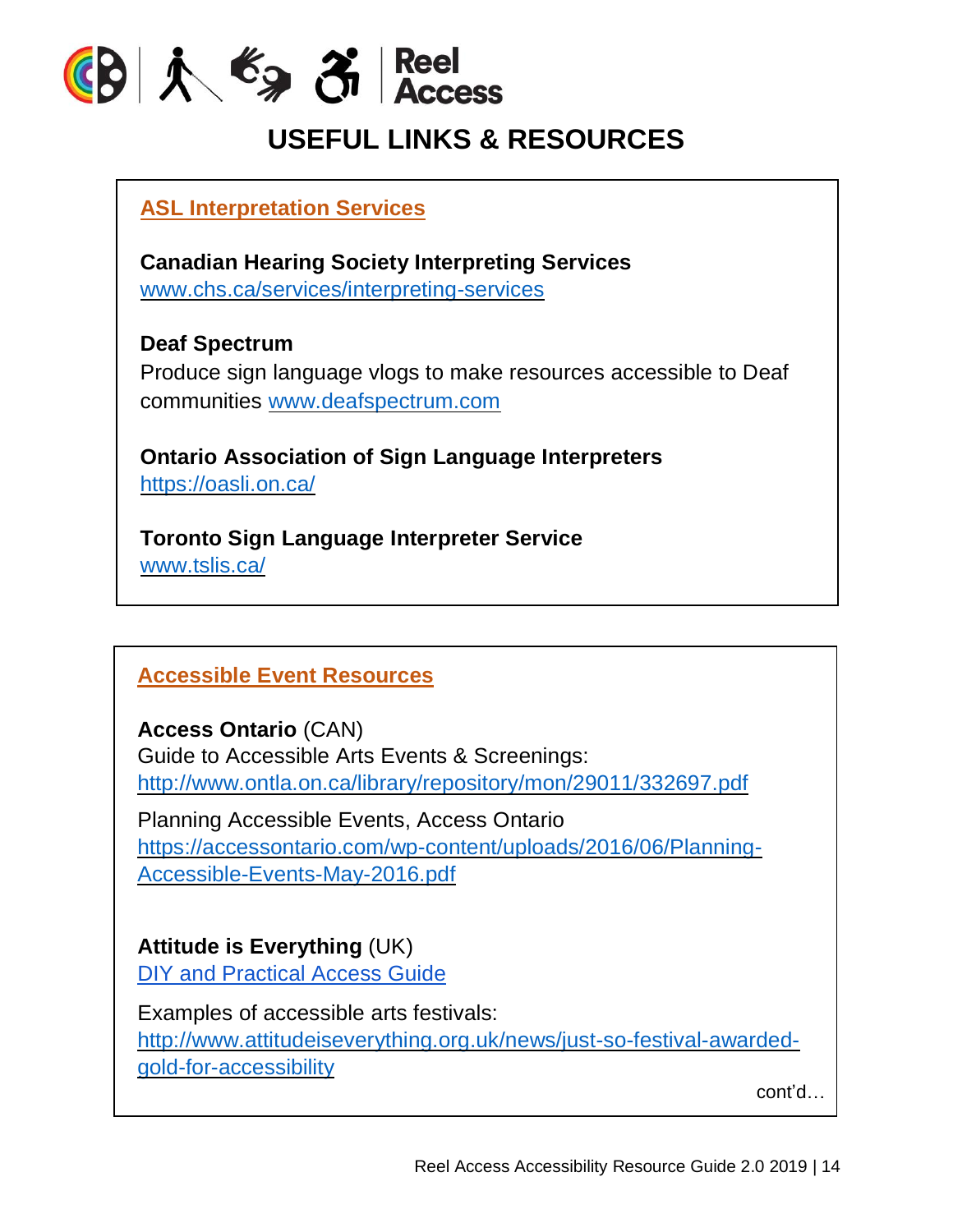## 

**Australian Disability Clearinghouse on Education and Training** (AUS)

Event Planning and Accessibility: [https://www.adcet.edu.au/disability](https://www.adcet.edu.au/disability-practitioner/your-role/inclusive-and-accessible-events/)[practitioner/your-role/inclusive-and-accessible-events/](https://www.adcet.edu.au/disability-practitioner/your-role/inclusive-and-accessible-events/)

**Cripping the Arts** (CAN) Access Guide Template for an Arts Event: [http://www.harbourfrontcentre.com/images/festivals/2019/cripping/CTA](http://www.harbourfrontcentre.com/images/festivals/2019/cripping/CTA%2520Access%2520Guide.pdf) [%20Access%20Guide.pdf](http://www.harbourfrontcentre.com/images/festivals/2019/cripping/CTA%2520Access%2520Guide.pdf)

**The CWST Project Consortium** (CAN) Accessible Event Handbook: [http://www.keroul.qc.ca/DATA/PRATIQUEDOCUMENT/243\\_en.pdf](http://www.keroul.qc.ca/DATA/PRATIQUEDOCUMENT/243_en.pdf)

**eLizz,** Saint Elizabeth Health Care (CAN) Event and Venue Accessibility Checklist: [https://elizz.com/caregiver](https://elizz.com/caregiver-resources/event-and-venue-accessibility-checklist/)[resources/event-and-venue-accessibility-checklist/](https://elizz.com/caregiver-resources/event-and-venue-accessibility-checklist/)

**Event Manager Blog** (USA) Tips on how to organize an accessible event: <https://www.eventmanagerblog.com/accessible-event>

**ReelAccess** (CAN) A Guide to Accessible Film Festivals and Screenings: [http://www.vsao.org/files/pdfs/ReelAccess-Film%20Festivals\\_E-](http://www.vsao.org/files/pdfs/ReelAccess-Film%20Festivals_E-Guide_Toronto.pdf)[Guide\\_Toronto.pdf](http://www.vsao.org/files/pdfs/ReelAccess-Film%20Festivals_E-Guide_Toronto.pdf)

**Arts & Culture Organizations**

**Accessible Arts** (AUS)

Practical Checklist for Arts and Cultural Organizations to Assist in Improving Access and Developing Audiences: <https://www.aarts.net.au/resources/> cont'd...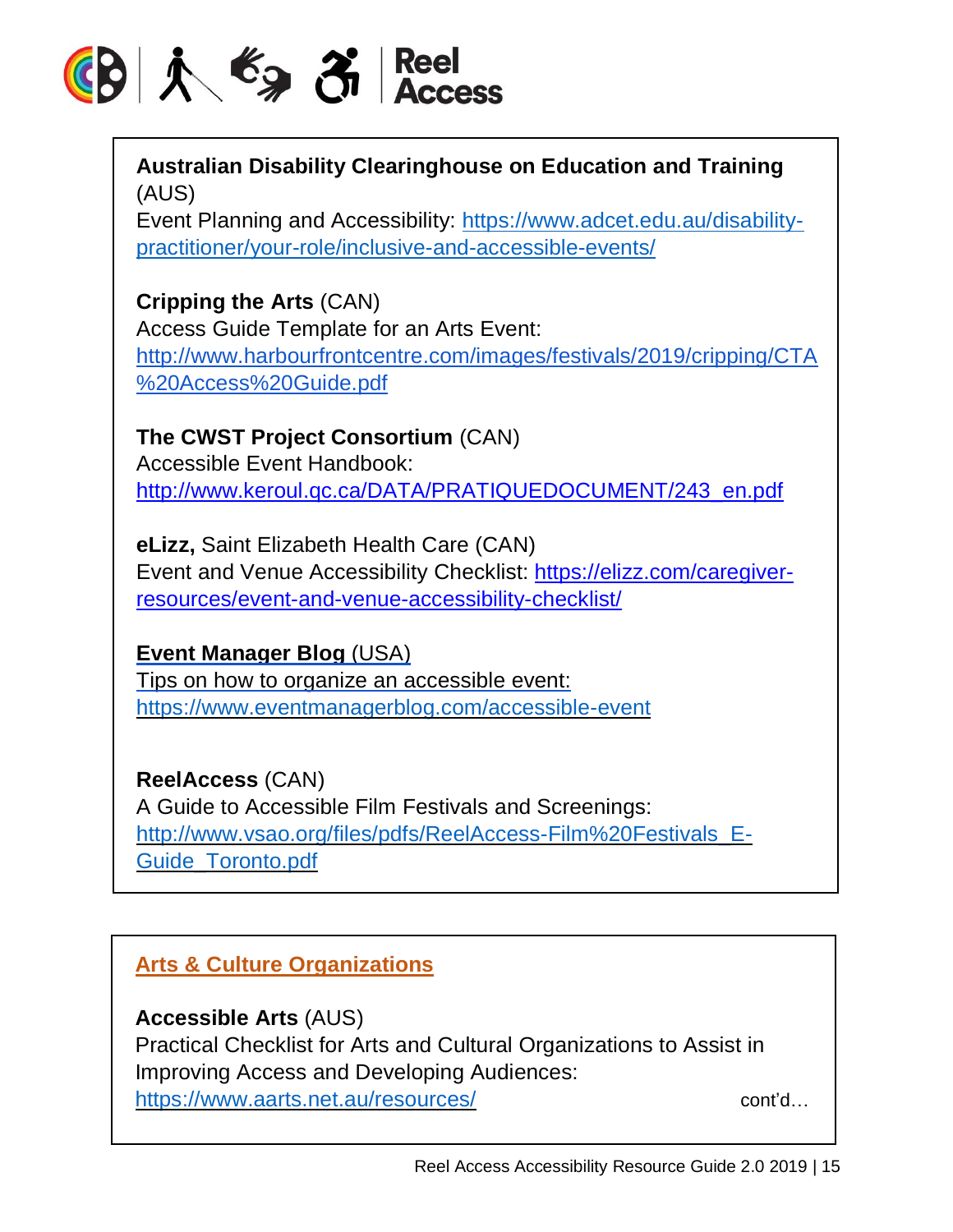

**Creative Users Project** (CAN) Exploring the intersection of art, accessibility and disability <http://creativeusers.net/>

#### **Reel Abilities Film Festival** (USA & CAN)

Dedicated to promoting awareness and appreciation of the lives, stories and artistic expressions of people with different disabilities <https://reelabilities.org/>

**Tangled Arts** (CAN)

Enhancing opportunities for artists with disabilities <http://tangledarts.org/>

#### **Workman Arts** (CAN)

Multi-disciplinary arts organization advancing perspectives on mental health <https://workmanarts.com/>

#### **General Accessibility Resources**

#### **Accessibility Services Canada** (CAN)

Training (webinars, workshops) and development to meet provincial accessibility legislation <https://accessontario.com/>

**AllAccess** (CAN) Creating Accessible Public Space Toolkit <http://allaccesspublicspace.ca/>

#### **Carousel** (UK)

Resources and training modules for support to people with learning disabilities

<http://www.carousel.org.uk/training-and-resources/>

cont'd…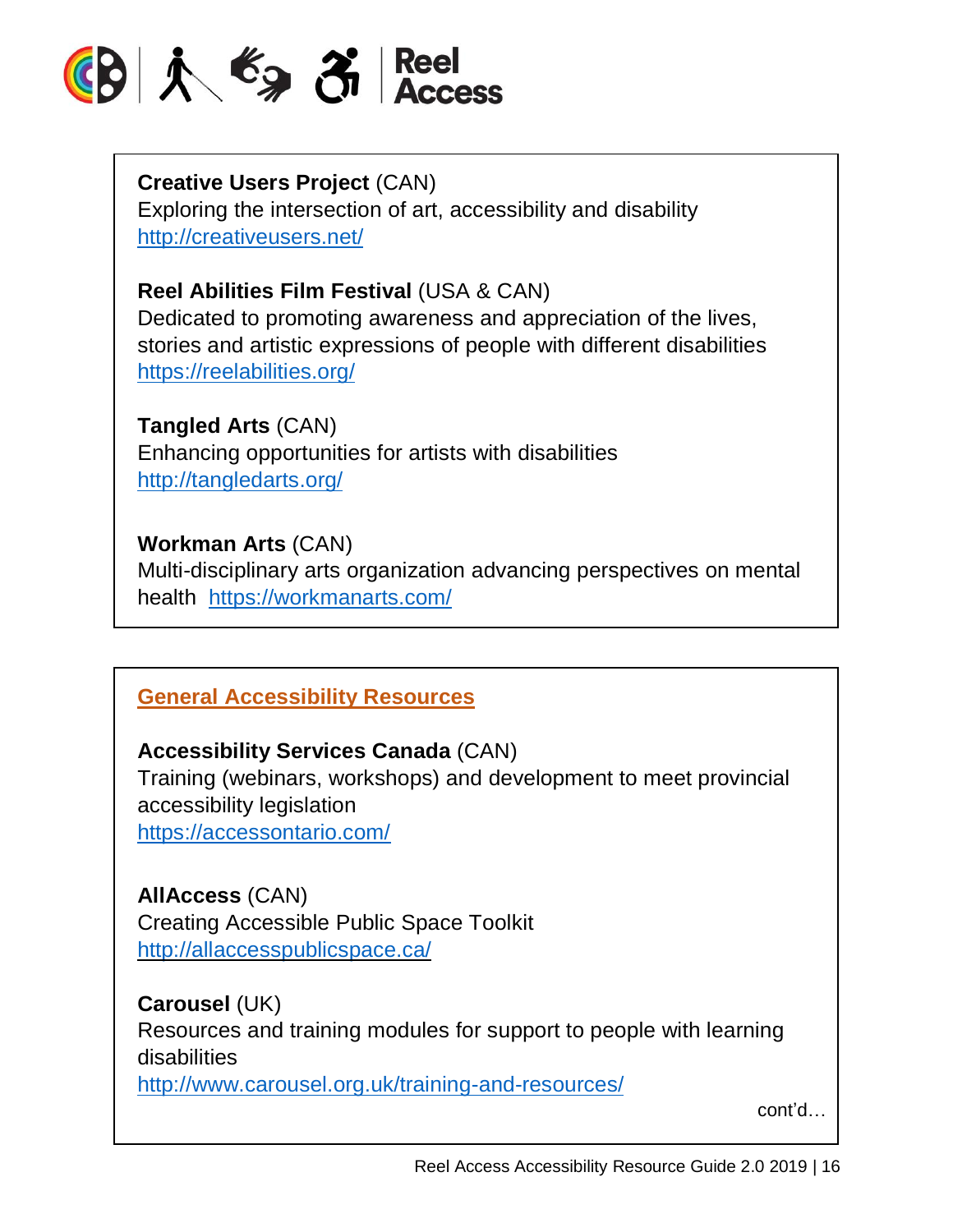

#### **Canadian Disability Resources Society** (CAN)

Resources for people with physical disabilities to live inclusive and independent lives

<https://disabilityresources.ca/>

#### **Canadian National Institute for the Blind** (CAN)

[https://cnib.ca](https://cnib.ca/)

#### **Centre for Independent Living in Toronto** (CAN) Disability-led, community-based resource organization <https://www.cilt.ca/>

**Community Living Toronto, ConnectABILITY** (CAN) <https://connectability.ca/en/>

**Humber College** (CAN) Accessibility Toolkit: [https://www.humber.ca/research/wp](https://www.humber.ca/research/wp-content/uploads/2018/11/Accessibility_Toolkit_Final.pdf)[content/uploads/2018/11/Accessibility\\_Toolkit\\_Final.pdf](https://www.humber.ca/research/wp-content/uploads/2018/11/Accessibility_Toolkit_Final.pdf)

#### **Mobility International** (USA)

Disability-led, cross-disability organization advancing disability rights and leadership globally Resource Library: <https://www.miusa.org/resources>

"Showing Respect by Being Direct" <https://www.miusa.org/resource/tipsheet/respect>

What to Ask? Sample Accommodation Forms <https://www.miusa.org/resource/tipsheet/assessmentforms>

#### **Parkinson Canada** (CAN)

A Guide to Improving Accessibility in the Workplace and On Route for People with Invisible Disabilities [https://www.parkinson.ca/wp](https://www.parkinson.ca/wp-content/uploads/AtEase.pdf)[content/uploads/AtEase.pdf](https://www.parkinson.ca/wp-content/uploads/AtEase.pdf)

cont'd…